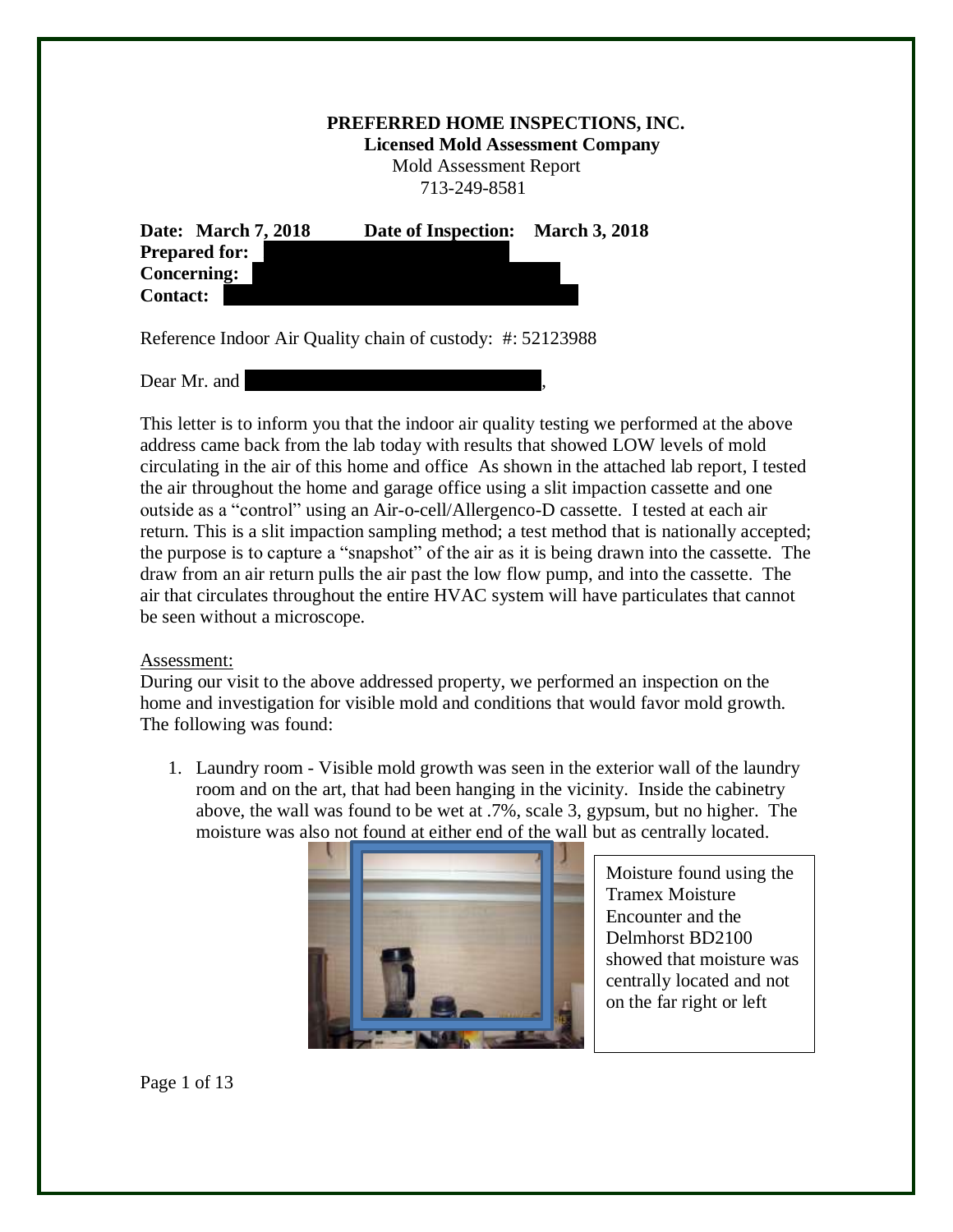The wallpaper on the walls were vinyl type, which can retain moisture and allow mold growth. Due to chronic water penetration, heavy mold growth is expected inside this wall and under the paper. Recommend removal under proper containments and EPA guidelines. Moisture testing showed that the moisture started within the lower cabinets at .7% - .8%, scale 3, gypsum and running downward. The moisture was not found on the right or left sides of the central area, leading the inspector to suspect the cause may be plumbing within the wall for the laundry sink or drainage from the water heater found to be leaking in the attic whose pipe runs down the corner of the same wall.

> Reference scale for **gypsum (#3)** is as follows 0% to 0.4% normal moisture 5% slightly elevated moisture dependent upon proper air conditioning of structure 0.6% to 1% medium moisture content shows presence of moisture - leak or other chronic water penetration 1% and over – indicates complete saturation of the product due to a leak or chronic water penetration



The digital image of the area discussed, above left, and duplicate infra-red image, above right, shows a "moisture signature" as blue (cooler) against a background of yellow/orange, which is warm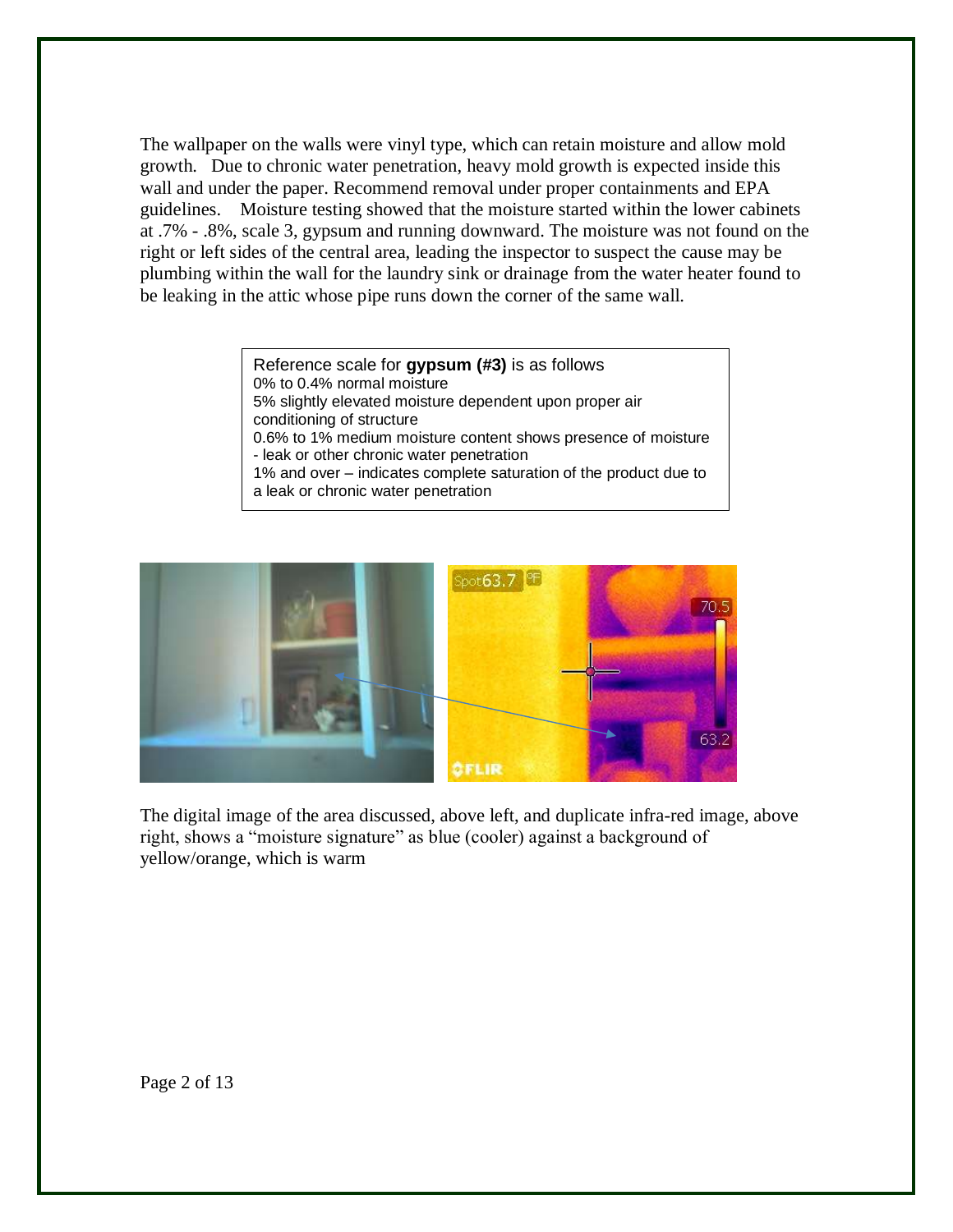Water stains on the ceiling in the laundry room ceiling, both on the furdown above the window and the actual ceiling proved to be dry when tested, leading the inspector to believe that this incoming moisture was during heavy wind/rain events that was severe enough to stain the ceiling, but not chronically.



Above photo, left, shows area outside of the wet front wall of the laundry room being discussed. Right photo shows furdown and ceiling above window that has water stains but is dry.

- a. On the outside of the exterior laundry room counter wall (front wall), the water heater emergency drain line was dripping as previously discussed. Inspector suspects this may have something to do with moisture on the wall. Testing with the infra-red camera did not show the sink water lines, which are also suspected
- b. On the outside of the exterior laundry room counter wall (front wall), stone was installed. There was no obvious reason for water penetration, other than no soffit overhang which would allow water to run down the wall during rain events. This would be the third reason.

The walls of the laundry room must be opened to remediate interior mold growth – now positive identification of the cause can be determined.

2. Breakfast room wall at windows and secretary desk - at the right elevation second roofline, "J" flashing is seen, not step flashing. The roofline is caulked. The infrared image below depicts moisture incoming at the lower furdown area, which runs down the wall and has manifested on both the exterior wall and the lower left side of the build-in secretary desk, which were both wet when tested using the Delmhorst BD2100.

Page 3 of 13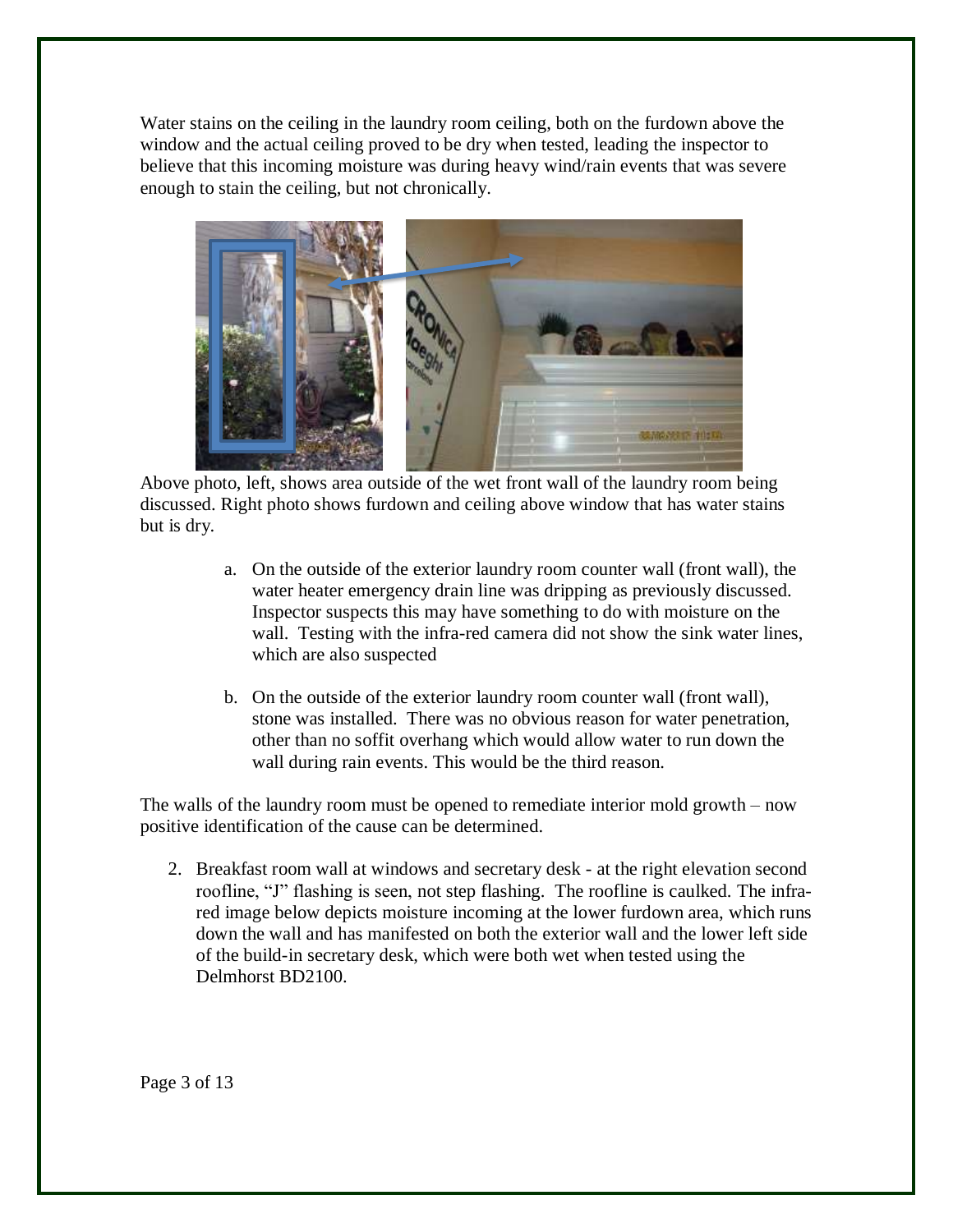

Flashing at this roofline may be the culprit for water penetration into the breakfast room walls, shown below.



The digital image of the area discussed, above left, and duplicate infra-red image, above right, shows a "moisture signature" as blue (cooler) against a background of

yellow/orange, which is warm



 Testing on the baseboard showed a 20.7%, scale 1, wood. The cabinet and walls must be opened under containment to remediate the mold within.

Page 4 of 13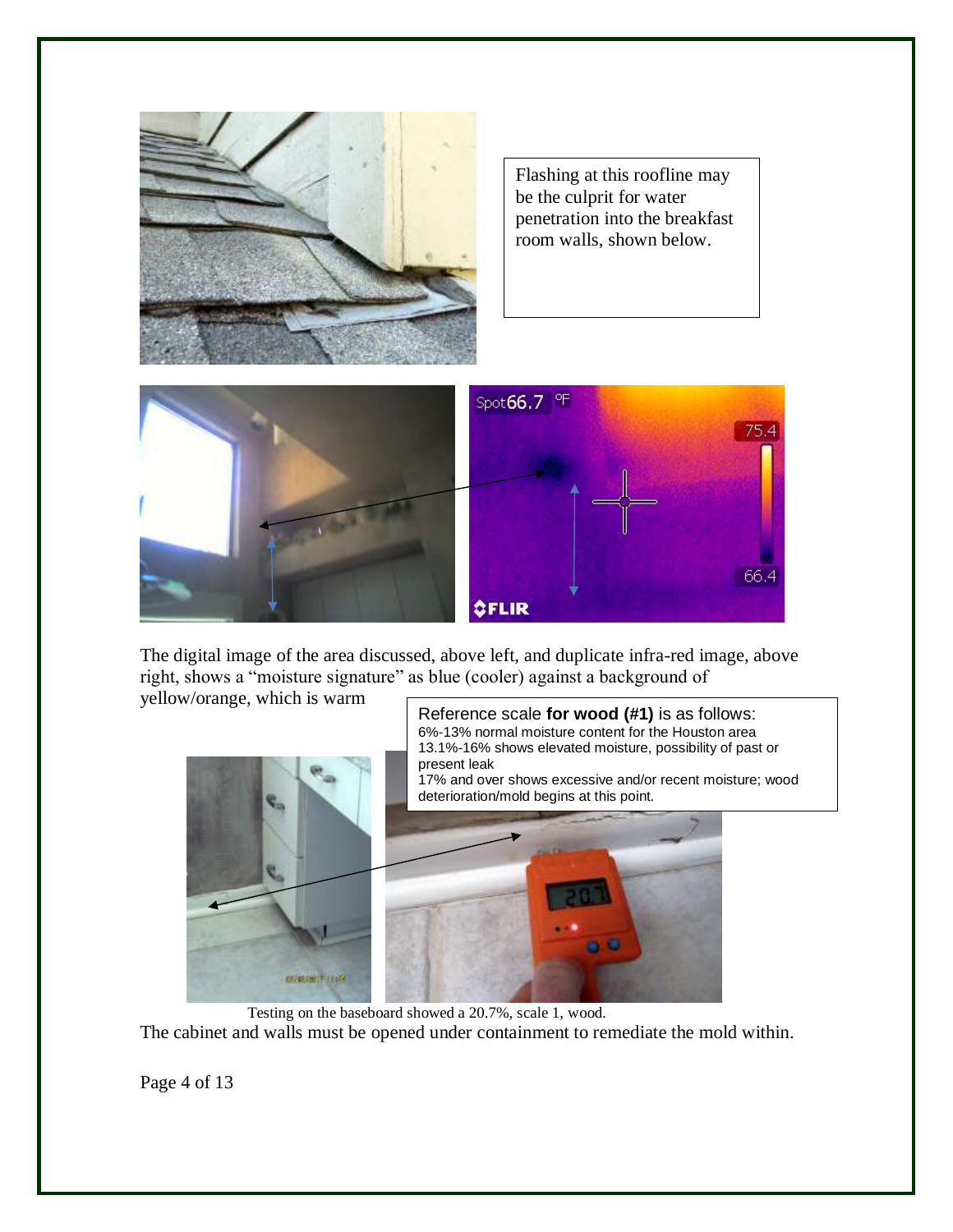3. Water stains running down the stairwell wall are due to uninsulated register boot seen in the adjoining attic. Recommend insulating the boot to stop the excessive condensation. The insulation surrounding the boot has visible mold growth indicating chronic moisture.



4. The office above the garage had visible water stains around the wall plates below the roofline shows below (dry) and mold growth stains on the lower wall above the baseboard, not presently wet. This is due to the porch roofline/soffit on the outside, which also has deteriorated siding and possibly oxidized flashings.



Visible mold growth

> This wall should be remediated under EPA guidelines for removal of mold within the wall

To remediate the above three areas properly on the interior (after stopping incoming moisture from the roofs in two areas, we recommend that you use a licensed mold remediator who will follow our guidelines (Protocol for Remediation) and perform duties as set forth by the Department of State Health Services.

Page 5 of 13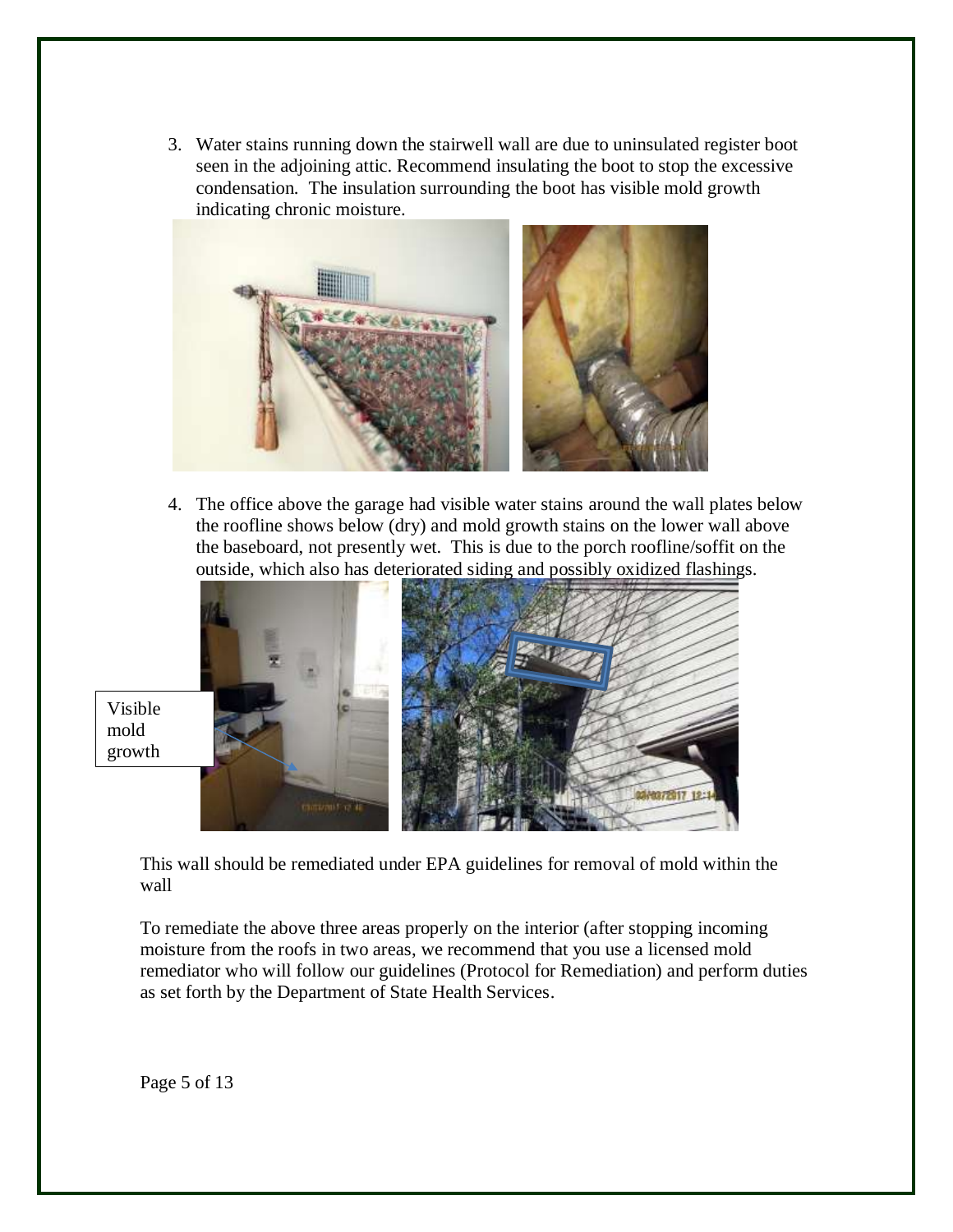The following items were seen that have the potential for chronic water penetration, which could cause mold growth – recommend repairs:

5. NP1 urethane caulking needed between dissimilar materials of stone and wood; also, covering nail heads on the roof



6. Windows on the home were not flashed behind the siding, only the 1" x 4" trim, which can allow water penetration. Removal of 1" x 4" trim needed to install "z" flashing under the siding.



7. The roof on the upper right elevation – siding on sidewall must be removed so that step flashing can be installed from top of the right to bottom. Presently there is only caulk.

Page 6 of 13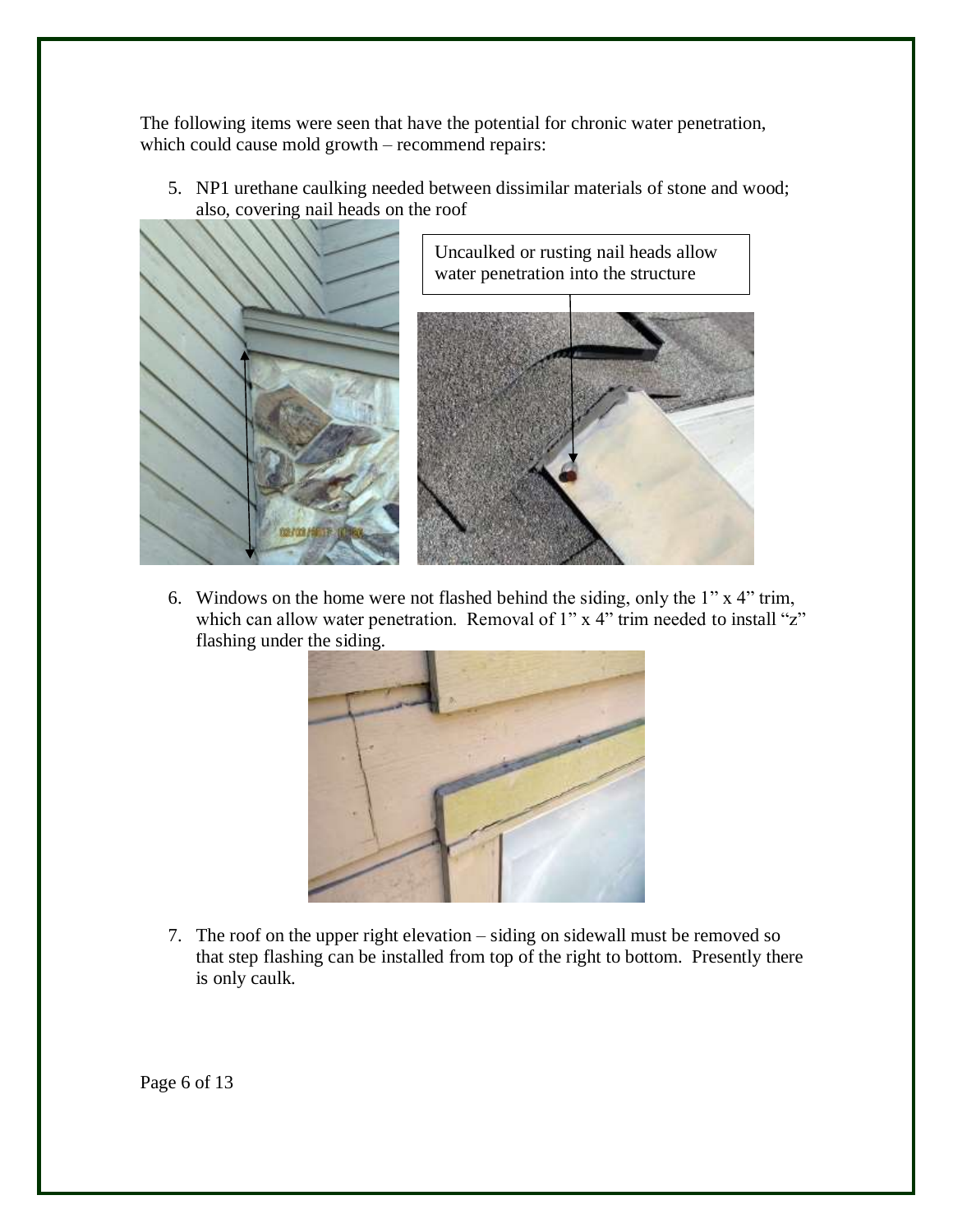

- 8. The roof on the lower right elevation same as above
- 9. The roof at the front entrance step flashing is not under the siding and has no counter-flashing, which will allow water penetration.



10. Flashing that is popped up should be re-nailed and nail heads caulked with NP2 urethane



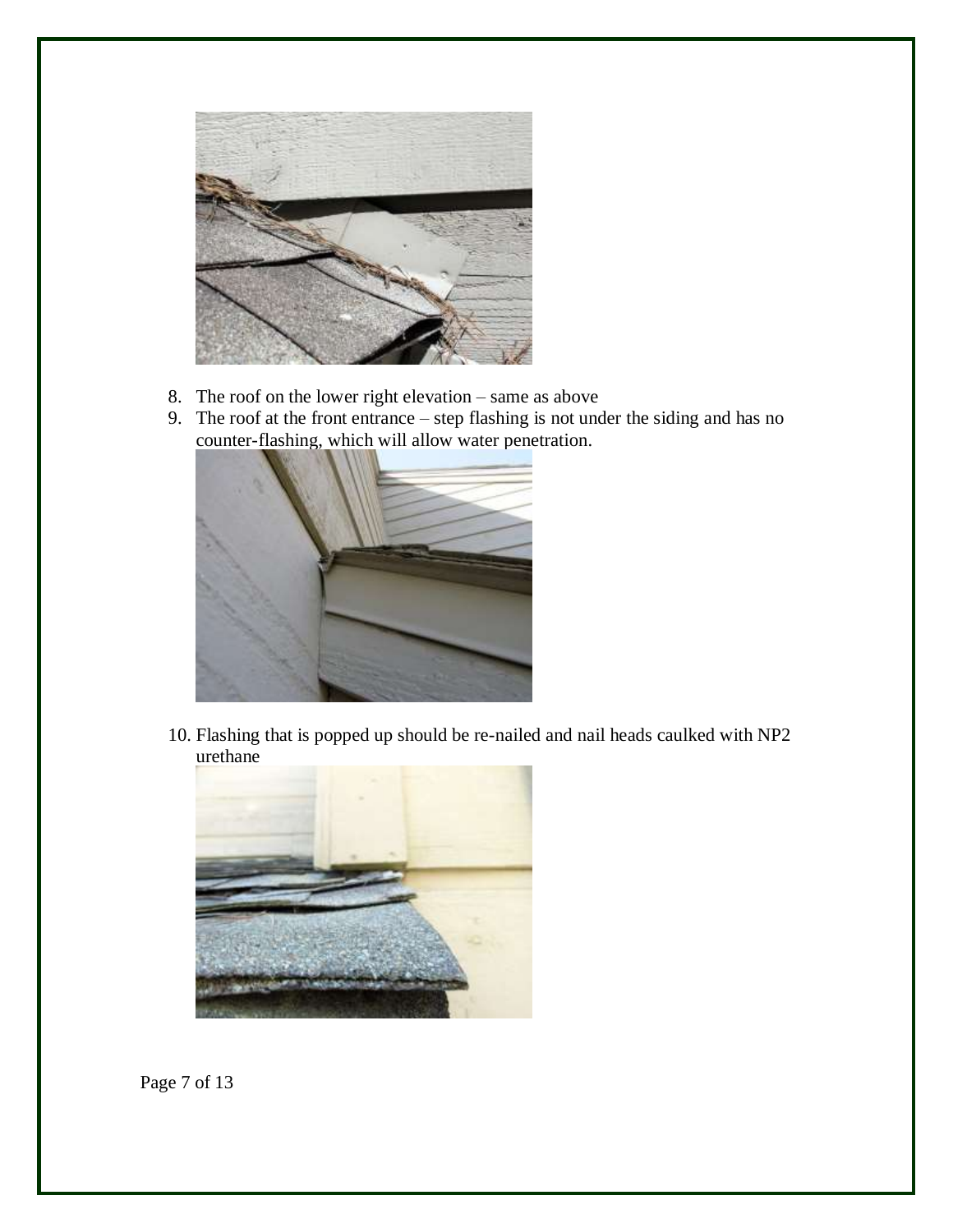11. The chimney flashing is rusted and should be replaced (where the corner meets thee roofline, it is extremely rusted and likely not properly flashed. This will require approximately 1 square of roofing to be removed and some siding.



a. The chimney cap, which is metal, should have an anti-oxidant applied (We use "Gem").



12. Oval window at front does not have caulking between the frame and cedar trim



Page 8 of 13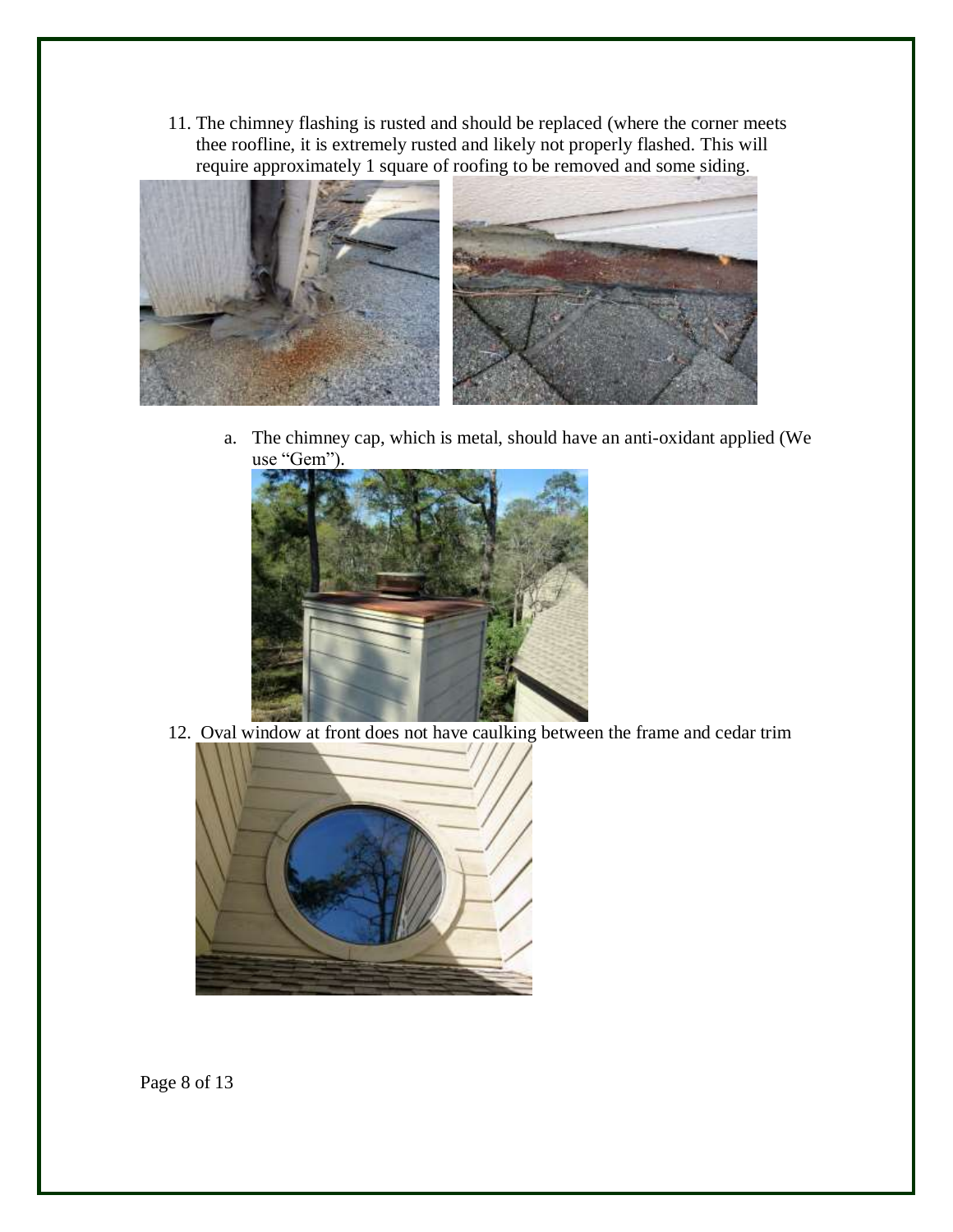13. Cladding is 12" "lap and gap" cedar. At the front elevation "wing wall" at the left side. No moisture barrier was seen and no caulking between dissimilar materials (stone and siding)



14. The boot covers are chewed by squirrels and should be caulked or replaced with "bonnets"



Existing lead boots with chewed tops metal bonnets

- 15. On the left elevation, a roofline has a metal "cap" that is rusting and in need of replacement above the attic space is allowing water penetration into the shingle decking and onto the HVAC unit. Roofer needed.
- 16. On the right elevation attic, oxidized water heater lines are ready to burst recommended immediate action by a plumber was noted by the homeowner. Note that this MAY be the cause for water penetration to the lower laundry room wall.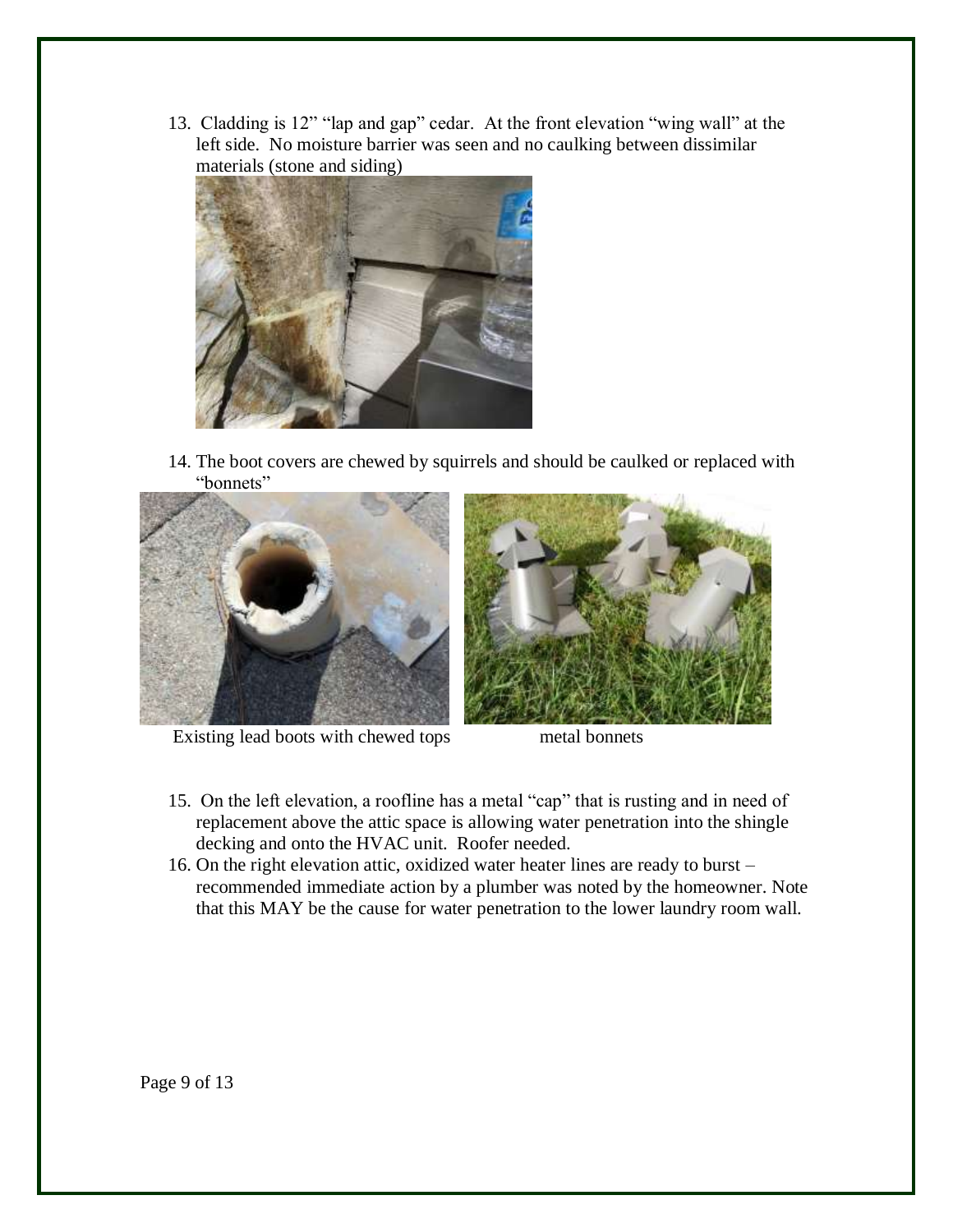

\*\*Note that although we use our infra-red camera to detect moisture leaks, we are unable to detect moisture behind or under large pieces of furniture

Notes regarding the method of collection:

Zefon Bio-pump Plus with the Air-o –cell / Allergenco-D is a slit impaction sampling cassette can determine the presence and concentrations of most common bio-aerosols, and provides simultaneous analysis of other potential contaminants including fibers and inorganic dust. The air samples are collected at a flow rate of fifteen (15) liters per minute for ten (10) minutes, 150L of air; for normal conditions. Samples are then shipped overnight to a laboratory in Ft. Lauderdale, Florida for analysis.

When testing areas that may have high debris the amount of time changes; ex: high debris  $15L/5$  mins.  $= 75L$ . A wall cavity check, (inner wall test) would be 15L/30 secs. = 7.5L

Keep in mind:

Incomplete baseline data exists for bio-aerosol concentrations because of so many different types of buildings, in different geographic areas, with different seasonal parameters.

There is an absence of epidemiological data relating bio-aerosol exposure to specific building problems. There is wide variability in microbial populations as well as wide variability in human susceptibility to bio-aerosol exposure making evaluations of causeeffect relationships problematic.

Mold Management Plan:

The following information is required to be placed in every assessment report to help people understand how to combat mold growth.

Page 10 of 13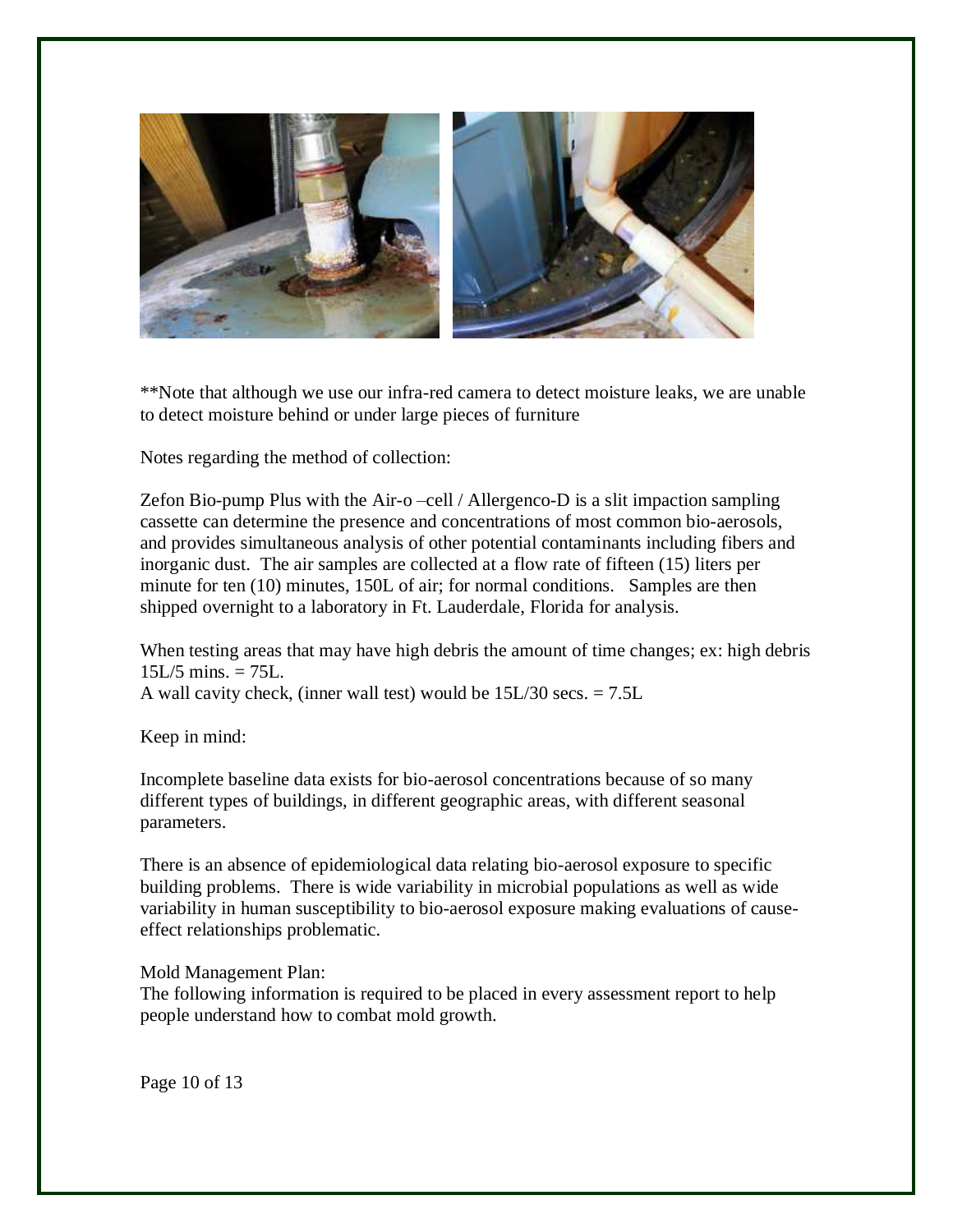Every home should have good management plan for mold prevention will include the following:

- 1. Maintain low indoor humidity, below 60 % relative humidity(RH), ideally 30- 50%, if possible.
- 2. Keep the building envelope sealed so moisture does not enter during rainfalls or wind driven rain situations, this includes grading issues
- 3. If sudden discharges occur, emergency plans must be set in action to assure that water is cleaned up within 24-48 hours.
- 4. Assure that your showers are kept caulked and check drains and intake lines occasionally to assure that there are no hidden leaks occurring.
- 5. Keep an eye open for any unusual changes in the walls or ceilings, since these could be signs of attic or roof leaks occurring.

Note:

To our knowledge, no sampling for asbestos-containing material or lead based paint has been conducted in the residence. We recommend that testing be performed prior to any remedial if this home is older than 1979. Testing would show which if any, affected building materials might contain asbestos or lead and the remediation contractor should comply with all OSHA and EPA regulations regarding worker protection.

If you have any questions regarding the above information, do not hesitate to call me.

Signed,

Fernando Martinez, President Licensed Mold Assessment Company

by Texas Department of  $\overline{a}$ TREC Professional Licensed Inspector #2945 ICC Certified Code Building Inspector #5228486-B1 Certified Level 1 Infra-red Thermographer # 18177 Professional Mold Assessment Consultant #MAC 1002 State Health Services

Certified EDI Stucco

Professional Mold Assessment Consultant #1137 By Texas Department of State Health Services Apprentice TREC Inspector #10490

Fernando Martinez Elissa L. Martinez Wendy Matson Martinez

Wendy Matson

TREC Licensed Home Inspector #3666 Certified Stucco Inspector EDI Professional Mold Assessment Consultant #1136 By Texas Department of State Health Services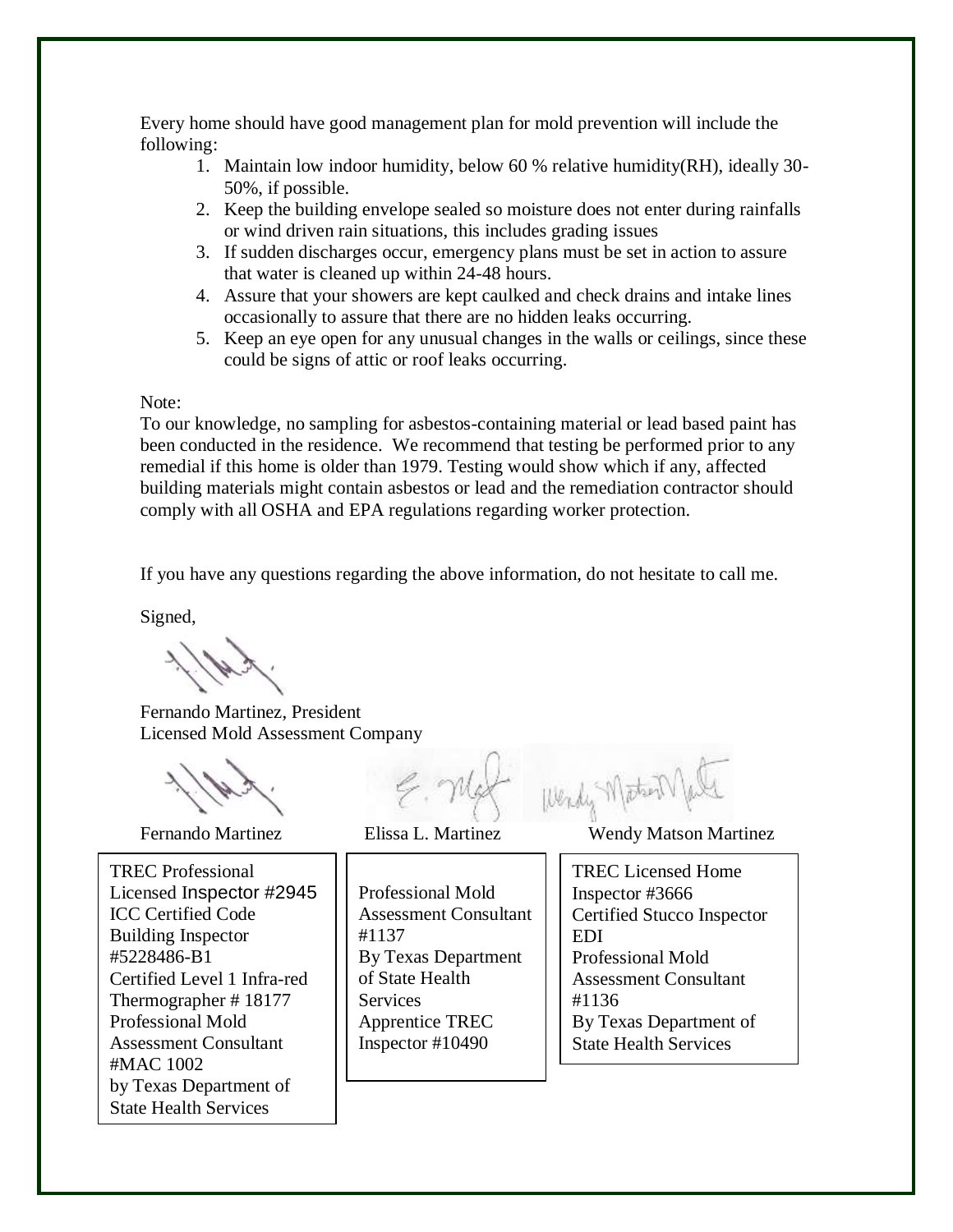Member of Indoor Air Quality Association Member of BBB Recommended by Angie's List, 2007, 2008, 2009 , 2010, 2011 and 2012, 2013, 2014 "Super Service Award"

> Email address: homeinspector@swbell.net You can learn more about us and our equipment on our websites: **[www.moldconsultanttx.com](http://www.moldconsultanttx.com/)**





Our investigative tools:

## **Delmhorst BD2100 Moisture Detector**

Note: The green, yellow and red indicators on the Delmhorst are visual indicators only and only have meaning during testing.

Note that the Delmhorst is re-calibrated at every inspection, often between readings. It is tested on walls in house to predetermine a standard. The above chart has been gleaned from product literature and other relevant information and formulated into a "chart" by the inspector.

The Delmhorst BD2100 uses state-of-the-art "pin" type technology and are the only sure way to obtain three key pieces of information quickly and accurately: the moisture gradient (the difference between the shell and core moisture), an estimate of the average moisture content, and the range of moisture content. Pin-type meters operate on the principle of electrical resistance; they use the wood or other surface as an element in a circuit by driving two pins or electrodes into it. This method works because moisture is an excellent conductor of electricity and dry wood is an effective insulator.

From "Measuring Wood Moisture: Straight Talk From Delmhorst", published 1994

## **TRAMEX Moisture Encounter Plus**

Page 12 of 13